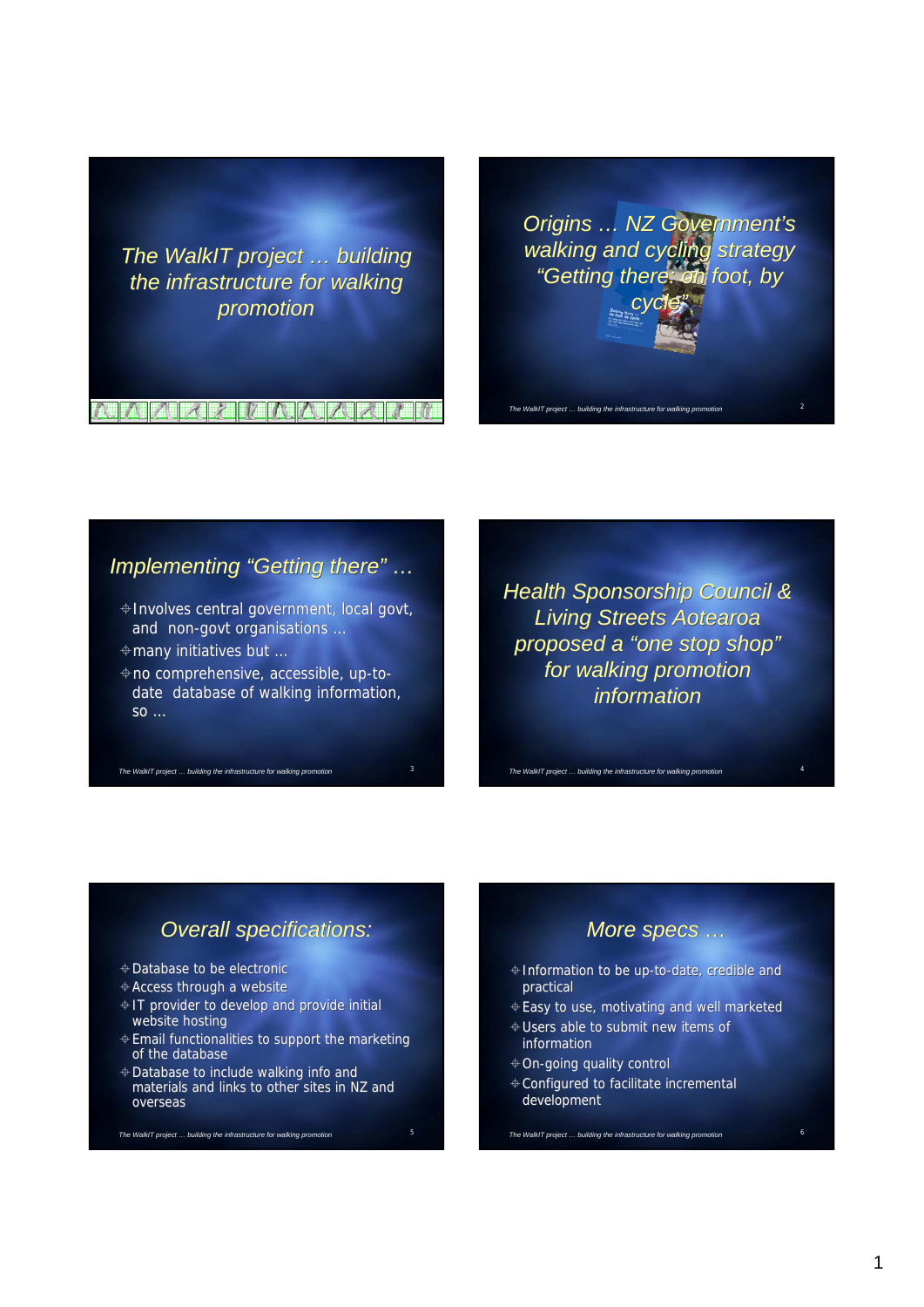## *Who will use WalkIT?*

- Policy analysts Policy analysts
- Planners and engineers Planners and engineers
- Architects Architects
- Public health promoters and Public health promoters and researchers researchers
- Promoters of outdoor recreation

The WalkIT project ... building the infrastructure for walking prom

### *More users …*

- Road safety professionals and Road safety professionals advocates advocates
- Traffic engineers Traffic
- Parents and teachers Parents and teachers

*The WalkIT project ... building the infrastructure for walking profilering* 

- Disability professionals and advocates Disability professionals and advocates
- Environmentalists Environmentalists

*How we are going about it How we are going about it*

Funding from Land Transport NZ Funding from Land Transport NZVia Health Sponsorship Council Via Health Sponsorship Council HSC contracted LSA HSC contracted

*The WalkIT project ... building the infrastructure for walking pr* 

### *'Modest' operation*

- Experimental, limited budget, possibly to be ⊕ Experimental, limited budget, possibly to be<br>expanded into a larger resource centre
- Developer Wellington Regional 2020 Developer Wellington Regional Communications Trust Communications Trust
- Project manager also site manager & data Project manager also site manager & data originator/gatherer originator/gatherer
- $\triangleq$  Use open source modular database software (Mambo) - pros and cons (Mambo) - pros and cons

*The WalkIT project … building the infrastructure for walking promotion* 10

### *Advisors*

- Advisory Group 15, meets about 6-weekly, Advisory Group 15, meets 6-weekly, provides feedback on development and key provides feedback on development and key issues - like the name issues - like the name
- Trial (or "Extended Reference") Group 40 Trial (or "Extended Reference") Group 40 guinea pig users of the prototype database
- Now … Walk21 and NZ Walking Conference Now … Walk21 and NZ Walking Conference

*The WalkIT project … building the infrastructure for walking promotion* 11

# *History*

- Dec 2005 Feb 2006: requirements defined & Dec 2005 Feb 2006: requirements defined & contracts signed contracts signed
- March : first prototype developed, name March : first prototype developed, name selected selected
- April June: fully-functional prototype; rollout April June: fully-functional prototype; rollout to trial group to trial
- July September: data gathering, ~ 1,000 July September: data gathering, ~ 1,000 items uploaded, evaluation items uploaded, evaluation

*The WalkIT project … building the infrastructure for walking promotion* 12

October: reworking of site October: reworking of site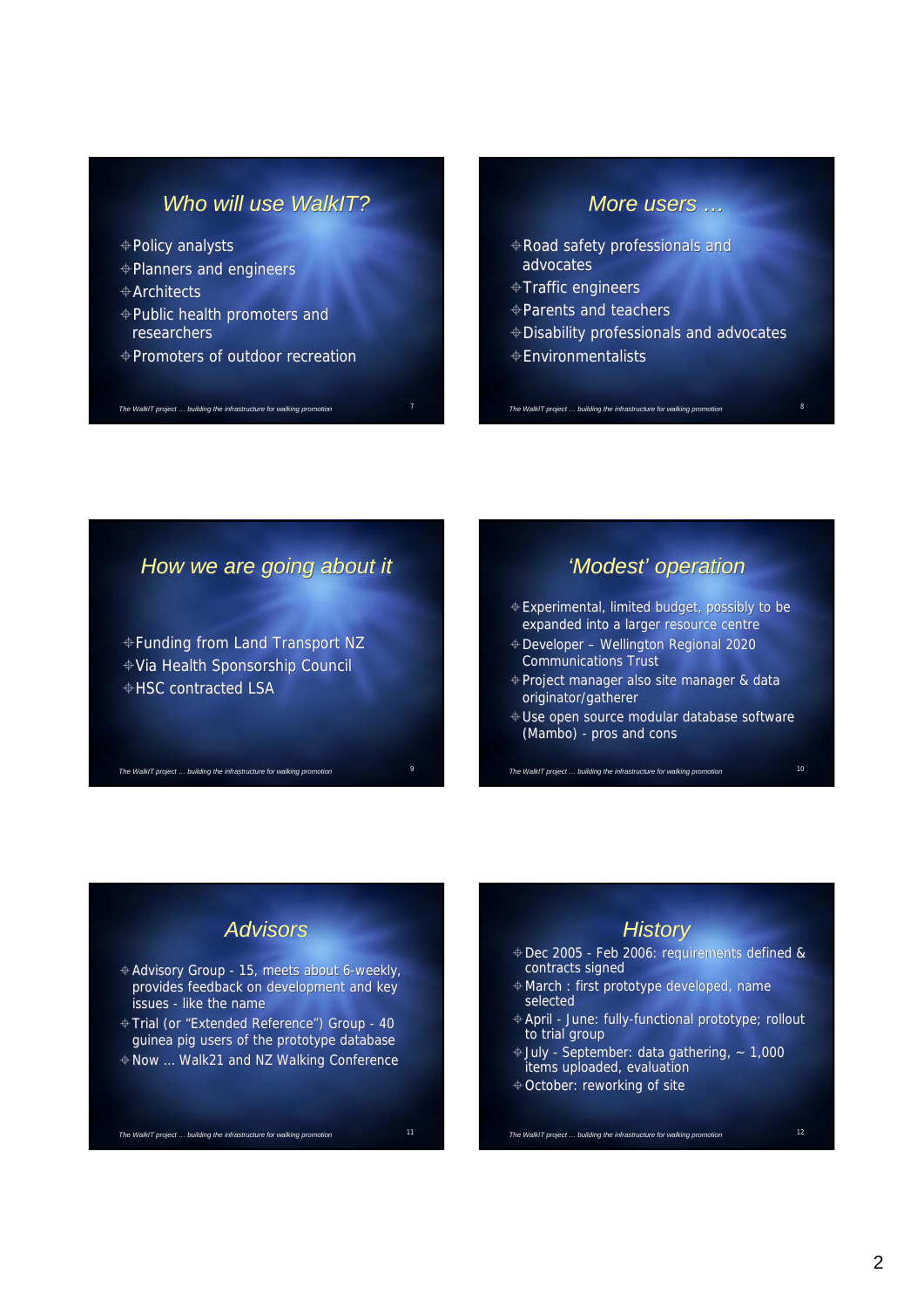### *From now on …*

- November: demonstration to NZ November: demonstration to NZ Walking Conference; data refinement; go live; promotion via email to potential go live; potential users users
- December: completion of development December: completion of development phase 1, end of contracts phase 1, end of contracts
- 2007: maintenance and refreshing only, 2007: maintenance and refreshing until policy direction is decided.until policy direction is decided.

*The WalkIT project … building the infrastructure for walking promotion* 13

#### *How WalkIT will work*

- Public access to all information on the site Public access to all information on the site  $\triangle$  Data submitted by users
- ⊕ Data submitted by users<br>⊕ Registration/approval of users is managed by the Site Manager the Site Manager
- Data items submitted by users are validated and published by the Site Manager  $\triangle$  Data items submitted by users are validated and published by the Site Manager
- $\triangle$  Site Manager will also maintain the site, repair broken links, delete obsolete items and manage a news function Site Manager will also maintain the site,<br>repair broken links, delete obsolete items and<br>manage a news function
- All browser-based registered users do not All browser-based registered users do not require client software require client software

*The WalkIT project ... building the infrastructure for walking prom* 

### *The good …*

- Already a more comprehensive Already a more comprehensive collection of walking resources than elsewhere in NZ elsewhere NZ
- Functional on-line database established in about 6 months and populated with useable data useable data

*The WalkIT project … building the infrastructure for walking promotion* 15

Potential for growth established. growth established.

## *The not-quite-so-good …*

- Validation of data items and registration of Validation of data items and registration of users requires considerable 'hand' work users requires
- Discussion unresolved over what "quality" is (rating system required for an objective metric) Discussion – unresolved - over what "quali<br>is (rating system required for an objective<br>metric)
- Early expectations too ambitious for the Early too ambitious the resources availableresources available
- Modular site software restricts graphic design Modular site software design

*The WalkIT project … building the infrastructure for walking promotion* 16

Trial group has submitted few data items Trial group has submitted few data items



#### *Now it's your turn …*

- 1. Go to http://walkit.info/p03/
- 2. Enter user  $ID = walkitteam$
- 3. Enter password = walk212006
- 4. Why not register as a user, too?